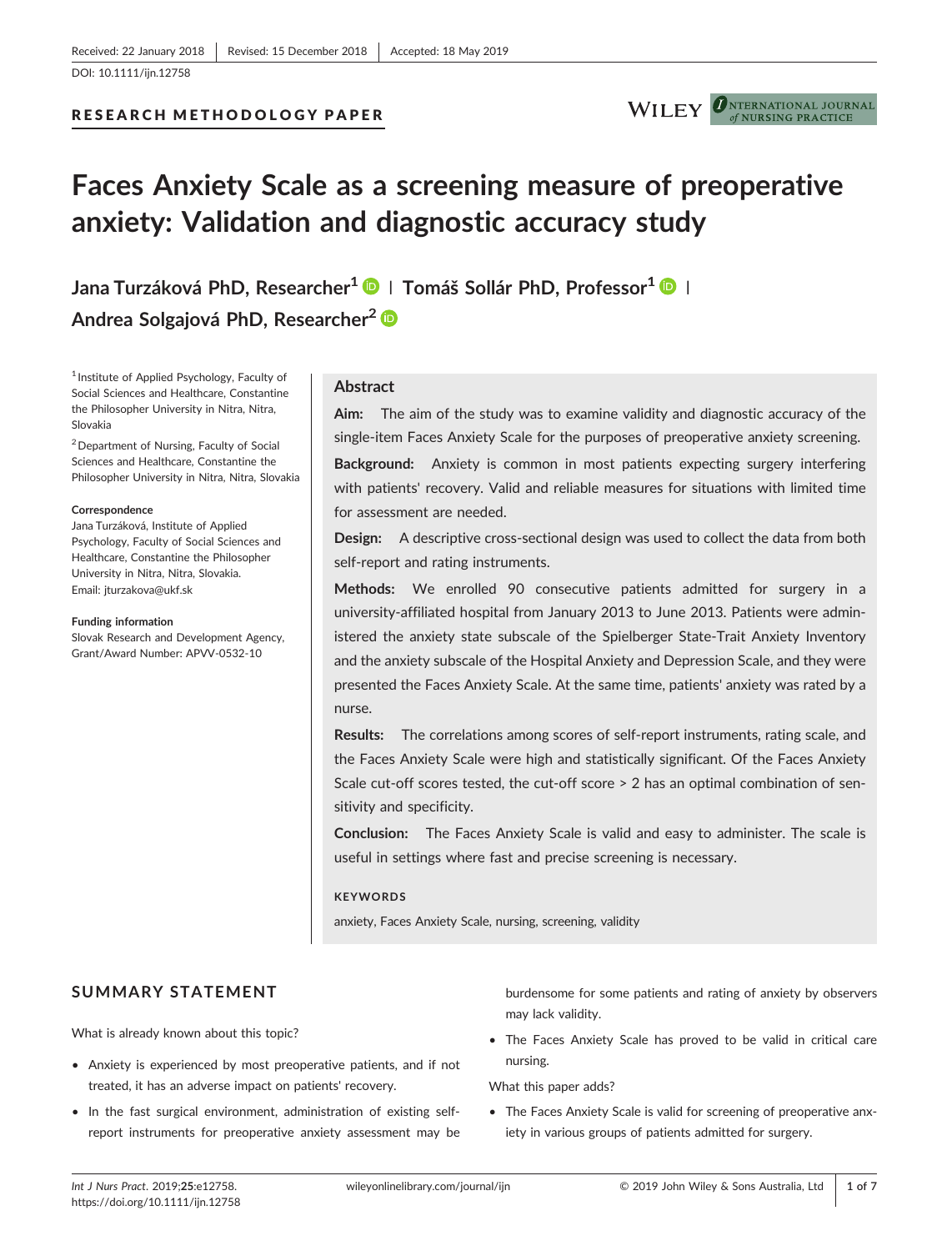2 of 7 WILEY-ONTERNATIONAL JOURNAL  $of$  NURSING PRACTICE

- The Faces Anxiety Scale performs well with both self‐report and clinical judgment scores of multiple‐item measures.
- Sensitivity and specificity analysis showed that patient who responses by indicating the third, fourth, or fifth face of five scale's response options may experience anxiety and may need clinical anxiety assessment.

The implications of this paper:

- The Faces Anxiety Scale is using universal non‐verbal stimuli, and therefore, it is easily accessible with no need for cultural adaptation.
- With only one item, the Faces Anxiety Scale overcomes disadvantages of multiple‐item measures.
- Promising results of diagnostic accuracy analysis should inspire future research.

# 1 | INTRODUCTION

Hospitalization for surgery is considered to be a stressful situation. Patients before a planned surgery may experience pain, helplessness, loss of control, concerns about anaesthesia, and forthcoming procedures (Krohne, De Bruin, El‐giamal, & Schmukle, 2000). Uneasiness and tension are demonstrated as anxiety, with an incidence from 11% to 80% of patients, depending on the assessment method and diagnosis (Maranets & Kain, 1999). Prolonged and untreated anxiety may have an adverse impact on patients' health before, during, and also after surgery (Kiecolt‐Glaser, Page, Marucha, MacCallum, & Glaser, 1998). Preoperatively, anxiety affects physiological data such as heart rate and blood pressure and may cause neuroendocrinological changes (Barlow, 2004). Anxious patients require larger doses of anaesthetics during surgery (Maranets & Kain, 1999). Postoperatively, anxiety contributes to the development of postoperative complications such as increased levels of postoperative pain (Carr, Nicky Thomas, & Wilson‐Barnet, 2005; Munafò & Stevenson, 2001; Vaughn, Wichowski, & Bosworth, 2007), weakened immune response (Fehder, 1999), or slower wound healing (Kiecolt‐Glaser et al., 1998). These lead to an increased need for medication and longer time required for recovery (Kain, Sevarino, Alexander, Pincus, & Mayes, 2000), a decreased compliance and decreased ability to participate in decisions about treatment procedures (Caumo et al., 2001), an increased economic burden (Kain et al., 2000), and in elderly patients increased morbidity and mortality (Williams et al., 2013).

However, assessment of anxiety as a part of routine surgery is rare, partially because of a lack of valid and easily administered measures and partially because of a lack of time for the assessment (Frazier et al., 2002; Junttila, Hupli, & Salanterä, 2010). In the preoperative setting, the nurses focus mainly on physiological concerns and record physical and patient safety-related nursing diagnoses (Junttila et al., 2010). To effectively manage patients' anxiety, it is crucial to have valid and reliable scales for anxiety screening and assessment. The clinical context requires instruments that are not demanding in terms of time, energy, or cognitive capacity (Junttila et al., 2010).

Instruments like the State‐Trait Anxiety Inventory (STAI, Spielberger, Gorsuch, Lushene, Vagg, & Jacobs, 1983) and the anxiety subscale of Hospital Anxiety and Depression Scale (HADS‐A, Zigmond & Snaith, 1983), although well known, are too lengthy for use on a busy surgery ward (Chlan, 2004; Gustad, Chaboyer, & Wallis, 2008; Romanik, Kański, Soluch, & Szymańska, 2009).

## 1.1 | Faces Anxiety Scale

The single‐item Faces Anxiety Scale (FAS) (McKinley, Coote, & Stein‐ Parbury, 2003) uses drawings of faces as universal and understandable stimuli. The scale was originally developed for assessment of anxiety in the intensive care unit (ICU) patients (McKinley et al., 2003). Critically ill patients' indicators of anxiety and their symptoms, eg, tachycardia, raised blood pressure, and restlessness, may be easily confounded (McKinley et al., 2003). Many ICU patients due to their health complications are not able to communicate and to respond to existing measures of anxiety. The FAS has been validated (Gallagher, Trotter, & Donoghue, 2010; Gustad et al., 2008; McKinley & Madronio, 2008; McKinley, Stein‐Parbury, Chehelnabi, & Lovas, 2004) and used in various studies as a measure of change in state anxiety after intervention mostly in ICU patients (Aghaie et al., 2014; Cooke et al., 2010; Saadatmand et al., 2013). The FAS seems to be fast, economical, intuitive, easily administered and not cognitively demanding, and suitable for both clinical and research purposes (McKinley et al., 2004). However, no data are available on the diagnostic accuracy of the scale. The diagnostic accuracy analysis may address the issue of which FAS scores should be considered as a signal to a nurse that a patient may be experiencing anxiety, and further clinical assessment is needed. Once diagnostic accuracy is verified by computing indicators of sensitivity and specificity, it provides evidence of criterion validity of the scale.

#### 1.2 | Aim

The aim of the present study is to examine validity and diagnostic accuracy of the single‐item FAS for the purposes of preoperative anxiety screening.

# 2 | METHODS

## 2.1 | Design

This confirmatory study used a convenience sample with a descriptive cross‐sectional design.

## 2.2 | Participants

The sample consisted of patients ( $n = 90$ ) hospitalized in the University Hospital in Nitra from January 2013 to June 2013. Patients admitted for surgery to one of the three participating departments (Cardiological Department, Clinic of Trauma Surgery and Orthopedics, and Surgical Department) were prospectively enrolled during the time the study was taking place. The criteria for inclusion were age over 18, hospital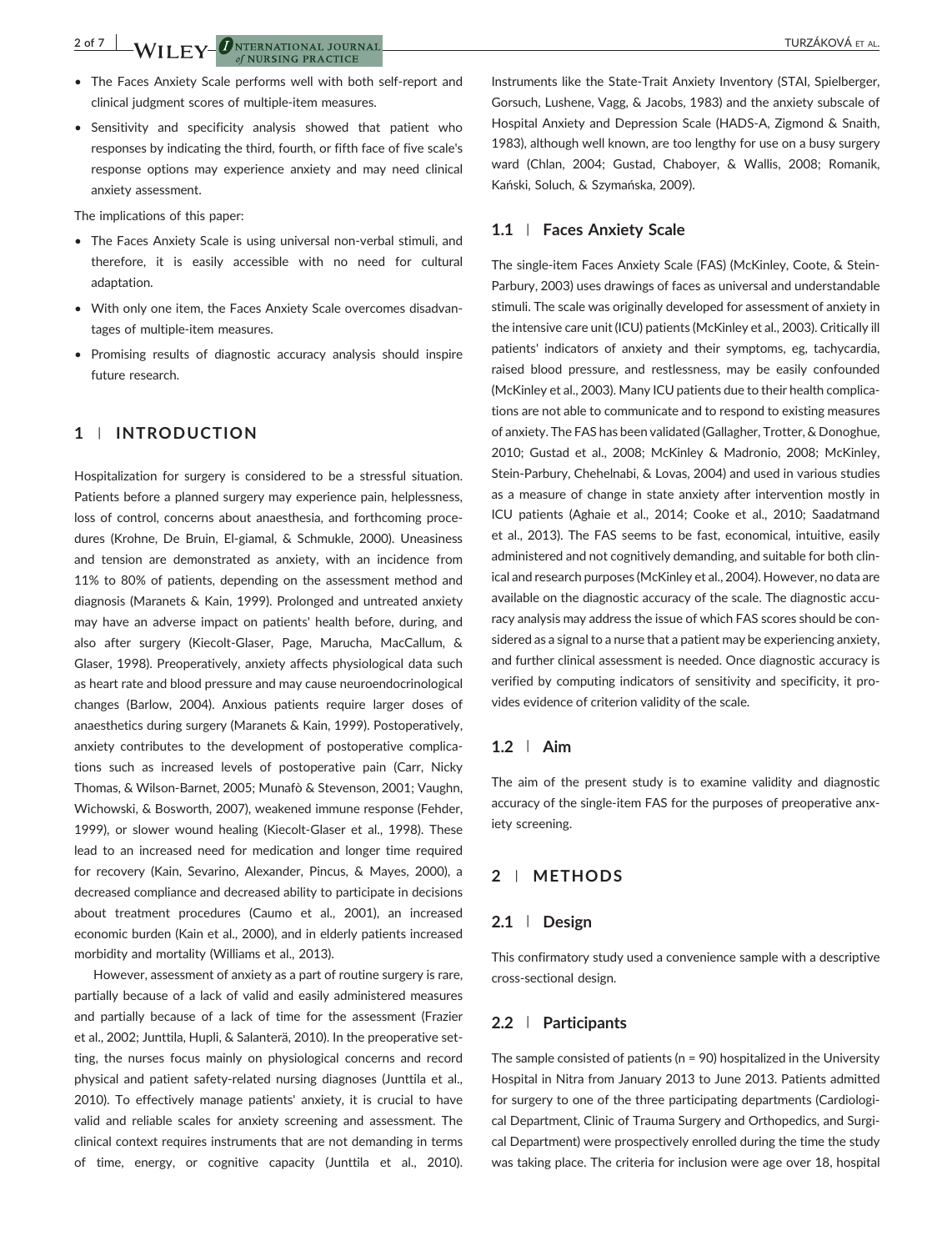stay for surgery (elective or emergency), and the cognitive ability to participate in data collection. The criteria for exclusion from the sample were as follows: no consent for participation and lowered cognitive ability. After excluding ineligible patients ( $n = 7$ ), the sample comprised 90 patients (65% women) aged 22 to 92 years  $(M = 60.34; SD = 17.06)$ .

To determine the appropriate sample size for correlational analysis, we used G\*Power 3.1.3. The required sample size was determined to be 84 by considering the moderate effect size (0.3), power level of 0.80, α of 0.05. The sample size for diagnostic accuracy analysis was computed in MedCalc 14.10.2. On the basis of an α of 0.05, power level of 0.80, area under receiver operating characteristic (ROC) curve of 0.70, null hypothesis value of 0.5, and ratio of sample sizes in negative/positive group of 2, the calculation revealed that 72 participants were required. Therefore, the sample size used in this study was sufficient for both analyses.

## 2.3 | Instruments

## 2.3.1 <sup>|</sup> Faces Anxiety Scale

The FAS was created by McKinley et al. (2003) to measure anxiety. The FAS is a single-item scale, with five possible responses represented by pictures of faces ranging from the face with neutral facial expression to a face showing extreme fear because both anxiety and fear have the same physical manifestation (McKinley et al., 2003). Validity of the scale was examined by correlation of the score with clinical assessment by expert:  $r = .64$ ,  $P < .001$  (McKinley et al., 2004), with STAI‐S score: ρ = .70, P < .0005 (McKinley & Madronio, 2008) and  $r = .521$ ,  $P \le .001$  (Gallagher et al., 2010) and with HADS-A scores:  $r_1 = .45$ ;  $r_2 = .70$ ;  $r_3 = .72$ ; all P < .001 (Gustad et al., 2008). The scale was presented to patients on a laminated card.

## 2.3.2 | State-Trait Anxiety Inventory

The STAI is one of the most widely used self‐report scales for the evaluation of anxiety. The inventory consists of two separate 20‐item measures (state and trait) with items rated on 4‐point Likert‐type scales from "not at all (1)" to "very much (4)" for the state subscale (Spielberger et al., 1983). In the present study, only the state subscale (STAI‐S) was used. For the STAI‐S, authors report high internal consistency (between .86 and .95). Similar coefficients were obtained for the standardized Slovak version used in the study (Müllner, Ruisel, & Farkaš, 1980). Cronbach α of the sum score in the present sample was .95.

#### 2.3.3 | Hospital Anxiety and Depression Scale

The self‐report HADS by Zigmond and Snaith (1983) is a traditional tool for measuring the presence and severity of symptoms of anxiety and depression in physically ill patients with excellent case finding ability (Bjelland, Dahl, Haug, & Neckelmann, 2002). The scale consists of 14 items: seven for depression and seven for anxiety, each with

four possible answers. Since the HADS has been published as the first, it has been successfully used in psychiatric patients and in the general population and its good psychometric properties have been repeatedly confirmed (Mykletun, Stordal, & Dahl, 2001). In the present study, only the anxiety subscale (HADS‐A) was used with modified instruction to address current state of anxiety: "How do you feel at this moment?" Cronbach α of a sum score in the present sample was .93.

## 2.3.4 | Anxiety Level Rating Scale

The Anxiety Level Rating Scale (ALRS) is a 12‐item rating scale developed for use in nursing to screen patients who manifest anxiety. The anxiety symptoms are rated by nurse on a 5‐point Likert‐type scale from "not at all" (1) to "very much" (5). The 12 anxiety indicators rated were chosen as a result of validation of the nursing diagnosis anxiety in Slovakia (Vanečková, Sollár, & Vörösová, 2012). The scale was validated against STAI‐S and HADS‐A (Sollár, Turzáková, Romanová, & Sollárová, 2014), and interrater reliability has been repeatedly successfully examined (Turzáková, Sollár, Solgajová, & Vörösová, 2014). Cronbach α of the sum score in the present sample was .94.

#### 2.4 | Data collection and ethical considerations

All patients received information about the study. Only those patients who provided written informed consent prior to the data collection were included. Patients were administered the STAI‐S and the HADS-A and were asked to respond to the FAS. At the same time, a nurse trained to work with the ALRS assessed the patient's anxiety. The data collection was carried out by seven nurses who were trained by the researchers to administer the instruments. Design of the study did not allow nurses to be blind to the patients' history and test results. Socio‐demographic items were collected from the patients' records. No names were recorded to ensure anonymity. The study was approved by the university hospital's ethics committee. Patients were given the opportunity to withdraw any time during the data collection, which none of them used.

#### 2.5 | Data analysis

In the first step, we described the characteristics of the sample and computed coefficients of skewness and kurtosis to check normality of the FAS, the STAI‐S, the HADS‐A, and the ALRS scores distribution. The authors of the FAS (McKinley et al., 2003) recommend using parametric tests when outcomes were found to be normally distributed; thus, we employed Pearson correlation coefficient to examine relationships between the instruments. For the purpose of diagnostic accuracy analysis, we used the scores of HADS‐A to determine the presence or absence of anxiety. To provide an insight into how FAS responses matched three anxiety groups based on HADS‐A cut‐off scores (0‐7 normal, 8‐10 borderline, 11‐21 abnormal) recommended by scale developers Zigmond and Snaith (1983), cross-tabulations between HADS‐A and FAS scores were computed. Finally, to determine FAS' diagnostic accuracy, the test results were compared with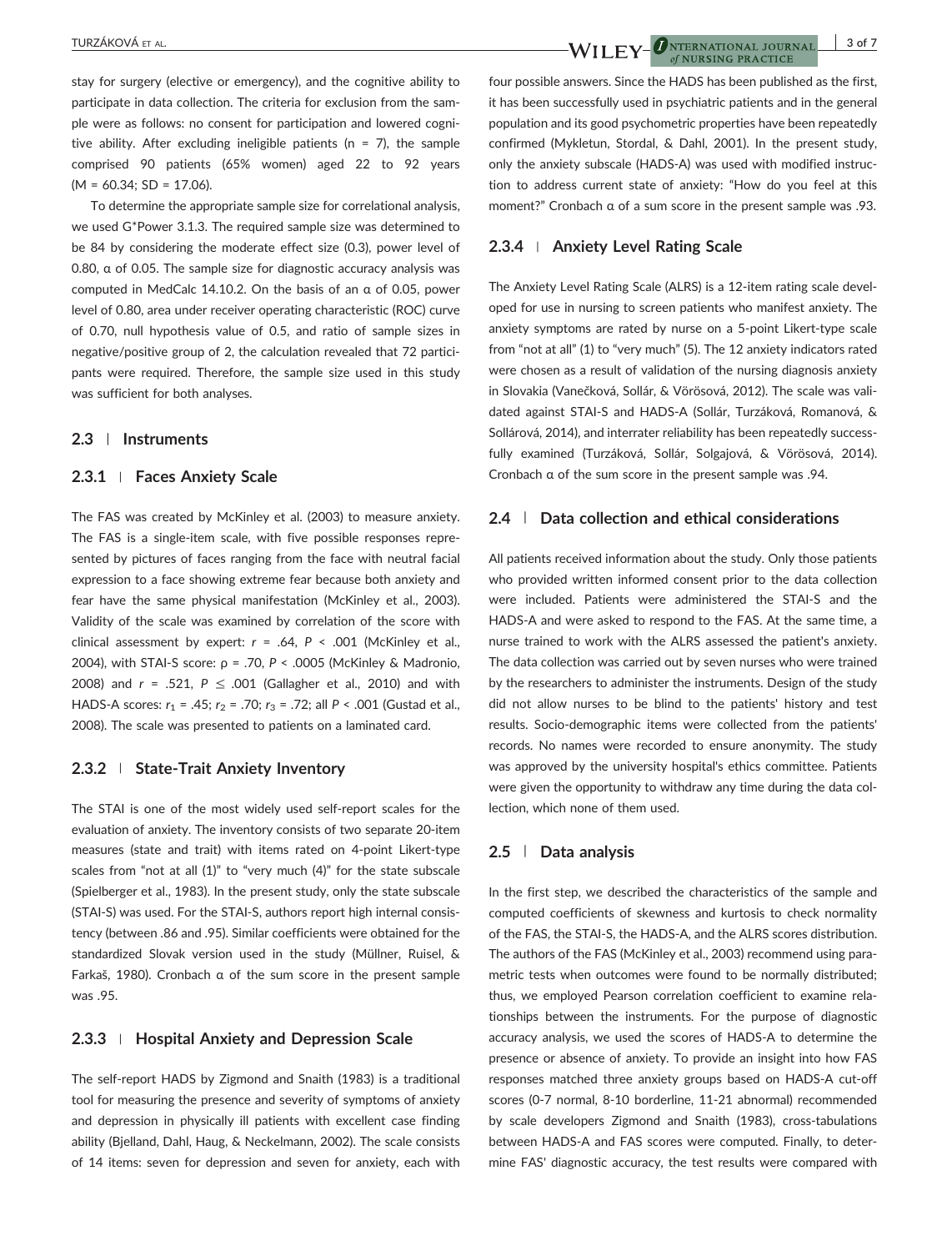4 of 7  $\blacksquare$   $\blacksquare$   $\blacksquare$   $\blacksquare$   $\blacksquare$   $\blacksquare$   $\blacksquare$   $\blacksquare$   $\blacksquare$   $\blacksquare$   $\blacksquare$   $\blacksquare$   $\blacksquare$   $\blacksquare$   $\blacksquare$   $\blacksquare$   $\blacksquare$   $\blacksquare$   $\blacksquare$   $\blacksquare$   $\blacksquare$   $\blacksquare$   $\blacksquare$   $\blacksquare$   $\blacksquare$   $\blacksquare$   $\blacksquare$   $\blacksquare$   $\blacksquare$   $\blacksquare$   $\blacks$ 

HADS‐A test results and an ROC analysis was used. The statistical analyses were performed by using the IBM SPSS Statistics v20.0 and MedCalc 14.10.2.

## 3 | RESULTS

First, the construct validity was studied using correlations of the STAI‐ S and HADS‐A, and the ALRS with the FAS. The FAS was found to be statistically significantly correlated with both self‐report scales scores (r = .757, P < .001 for STAI‐S, r = .762, P < .001 for HADS‐A) and the rating scale (ALRS) score (r = .769, P < .001) suggesting strong relationship of administered anxiety measures.

Next, the criterion validity was studied using cross-tabulation of FAS and HADS‐A and sensitivity and specificity analysis. To provide detailed information on how the FAS responses match HADS‐A groups based on cut-off scores (>7 and >10), a cross-tabulation was computed. Results showed that 46% of patients experienced no anxiety (HADS‐A scores lower than 8), 18% were borderline (HADS‐A scores of 8‐10), and 37% reported abnormal anxiety (HADS‐A scores of 11 and higher). The first face and second face were chosen by 93% of patients with no anxiety. None of the patients with borderline and abnormal anxiety scores indicated the first face. None of the patients in the no anxiety group indicated the fifth face, and only one indicated the fourth face (2%). All the borderline patients responded by indicating the second face (37.5%) or the third face (62.5%). Most patients (78%) experiencing abnormal anxiety indicated the third face (36%) or the fourth face (42%). In Table 1, distribution of cases diagnosed by HADS‐A and the FAS scores is presented.

In the next step, ROC analysis was used to determine optimal FAS cut-off points. To estimate the sensitivity (proportion of patients who experience anxiety and correctly identified) and specificity (proportion of patients who do not experience anxiety and correctly identified) of the FAS, the cut-off scores were tested against the HADS-A. For the HADS‐A, a cut‐off score > 7 has been verified in most HADS‐A diagnostic accuracy studies (as reported by Bjelland et al., 2002) and was used to determine anxiety in the patients, resulting in borderline patients diagnosed as possible cases of anxiety. The ROC curve was

produced (Figure 1), with the area under the curve of 0.902 (95% CI, 0.822‐0.955).

The optimal threshold value nearest to the top‐left corner of the graph diagnosed anxiety with a sensitivity of 80% and specificity of 93% in our sample. In the next step, sensitivity and specificity with confidence intervals were computed for each score (Table 2).

The cut-off score > 2 appeared to achieve the optimal combination of sensitivity and specificity, with value of sensitivity 79.59 and value of specificity 92.68.

# 4 | DISCUSSION

The aim of the study was to examine validity and diagnostic accuracy of the single‐item FAS for the purposes of preoperative anxiety screening.



FIGURE 1 Receiver operating characteristic (ROC) curve of the performance of the Faces Anxiety Scale (FAS) as compared with the anxiety subscale of Hospital Anxiety and Depression Scale (HADS‐A)

| <b>HADS-A score</b> | <b>FAS Score</b> | $(1 = no$ anxiety, $5 =$ extreme anxiety) |             |                   |                |              |                |
|---------------------|------------------|-------------------------------------------|-------------|-------------------|----------------|--------------|----------------|
|                     |                  |                                           | 3           | $\overline{4}$    | 5              | <b>Total</b> | Mdn            |
| Normal (0-7)        | 15<br>36.6%      | 23<br>56.1%                               | 2 4.9%      | 1 2.4%            | 0 0%           | 41<br>100%   | 2              |
| Borderline (8-10)   | 0 0%             | 6<br>37.5%                                | 10<br>62.5% | $\mathbf 0$<br>0% | $\Omega$<br>0% | 16<br>100%   | 3              |
| Abnormal (11-21)    | $\Omega$<br>0%   | 4<br>12.1%                                | 12<br>36.4% | 14<br>42.4%       | 3<br>9.1%      | 33<br>100%   | $\overline{4}$ |
| Total               | 15<br>16.7%      | 33<br>36.7%                               | 24<br>26.7% | 15<br>16.7%       | 3<br>3.3%      | 90<br>100%   | $\overline{2}$ |

TABLE 1 Distribution of the five FAS responses and three anxiety severity groups based on HADS-A cut-off scores

Abbreviations: FAS, Faces Anxiety Scale; HAD‐S, anxiety subscale of Hospital Anxiety and Depression Scale.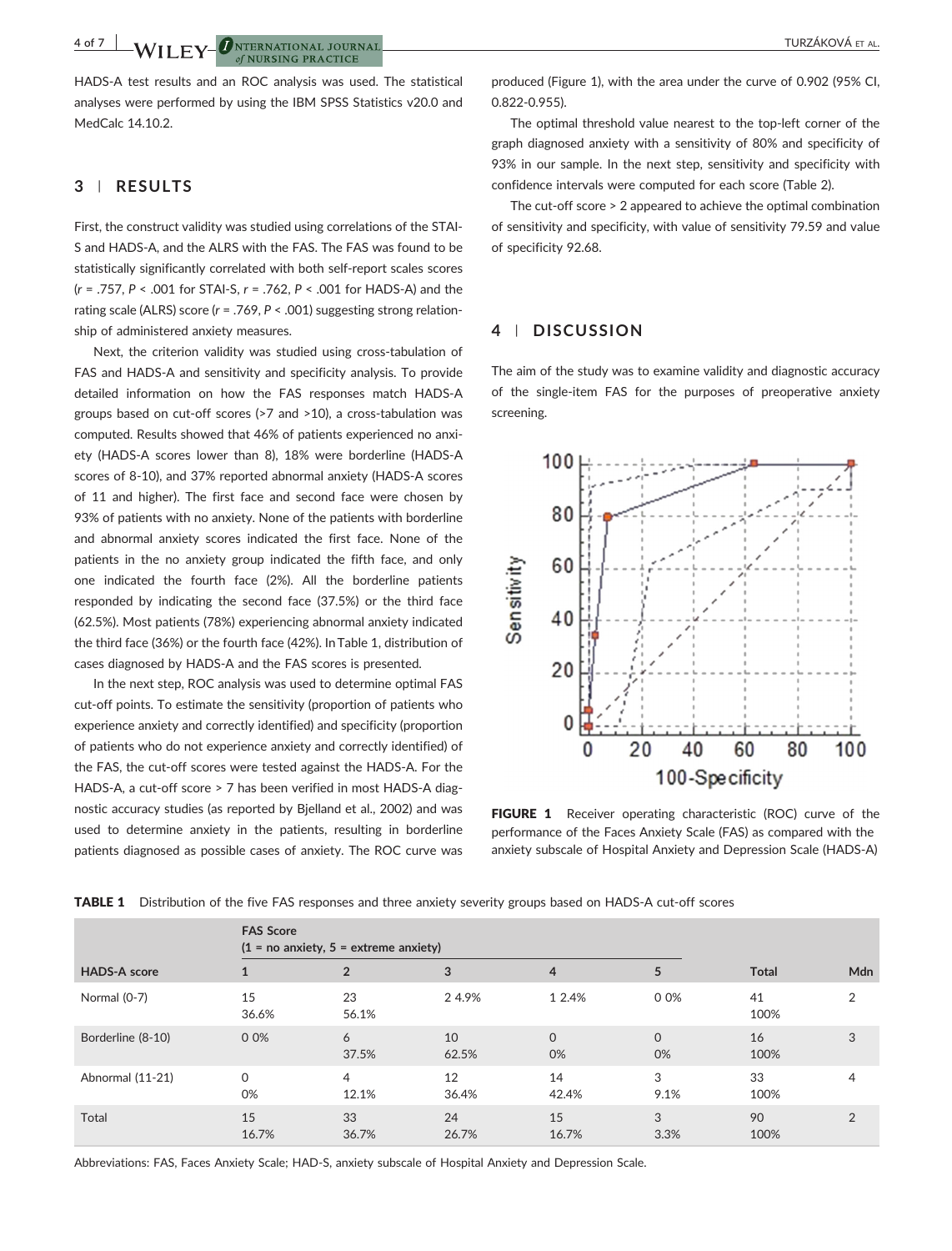**TABLE 2** Sensitivity and specificity of the criterion values

| <b>Criterion</b> | $\geq \! 1$      | >1               | >2              | >3              | >4               | >5               |
|------------------|------------------|------------------|-----------------|-----------------|------------------|------------------|
| Sensitivity      | 100.0            | 100.00           | 79.59           | 34.69           | 6.12             | 0.00             |
| (95% CI)         | $(92.7 - 100.0)$ | $(92.7 - 100.0)$ | $(65.7 - 89.8)$ | $(21.7 - 49.6)$ | $(1.3 - 16.9)$   | $(0.0 - 7.3)$    |
| Specificity      | 0.00             | 36.59            | 92.68           | 97.56           | 100.00           | 100.00           |
| (95% CI)         | $(0.0 - 8.6)$    | $(22.1 - 53.1)$  | $(80.1 - 98.5)$ | $(87.1 - 99.9)$ | $(91.4 - 100.0)$ | $(91.4 - 100.0)$ |

## 4.1 | Validity of the FAS

The FAS showed strong relationships with the scores of the STAI‐S, the HADS‐A, and the ALRS suggesting that the FAS has good construct validity, especially convergent. When comparing the relationship strength of the FAS with STAI‐S and HADS‐A, we found higher coefficients for HADS‐A than for the STAI‐S. The STAI‐S, although considered to be the instrument of the first choice for anxiety assessment, has the most items (20) of all measures used in the study, and therefore, it could be too long for some patients in our sample, threatening the validity of the results. In accordance to the previous findings (Chlan, 2004; Romanik et al., 2009), we conclude that the STAI‐S, due to its length, may be less accurate in some specific samples. The HADS‐A only consists of seven items and was developed specifically for physically ill patients, which seems to be an advantage for conditions of our sample. In different samples, eg, ICU patients, even the HADS‐A was found to be too long and required too much concentration (Gustad et al., 2008). The ALRS was used as the third measure of anxiety. When comparing the literature, many authors (eg, Frazier et al., 2002; Mitchell, 2003,) report that it is rare to find a significant relationship of anxiety data from self‐report and rating. It provides a strong evidence for the FAS validity.

## 4.2 | Diagnostic accuracy of the FAS

The FAS' diagnostic accuracy was assessed by comparing its scores with those on the HADS‐A. As the final step, an ROC curve analysis was conducted. In our sample, the optimal combination of both sensitivity and specificity values over 80% was found for the FAS score > 2. It seems to perform well in various diagnostic groups of patients expecting surgery. Patients who respond by indicating the third, fourth, or the fifth face of five scale's response options may experience anxiety, and they need further clinical anxiety assessment.

## 4.3 | Limitations

The main limitations of the present study relate to the selection bias and to the screening nature of the assessment methods. The validity of the presented results may be threatened by the fact that the sample consisted of older mostly female patients, from three various preoperative settings. The nurses who assessed anxiety of patients could not be blinded to patients' records and other test results, and the order of administered scales was not randomized.

# 5 | CONCLUSION

Many nurses report that they do not feel competent to assess the psychological experience of patients (Frazier et al., 2002) and the administration of the FAS means minimal burden for both patient and nurse. The results of this study provide evidence of acceptable validity and diagnostic accuracy of the FAS in the context of preoperative anxiety screening settings. The scale is able to identify the patients who may experience anxiety and need further clinical assessment. At this stage, we can recommend the use of the FAS for anxiety screening in various settings of preoperative hospital care. The FAS seems to balance the demands of valid screening and requirements of everyday practice in the fast and stressful clinical environment. Single‐item measures frequently perform almost as well as multi‐item scales (McDowell, 2006). Using single‐item measures for screening of different problems in clinical practice can be recommended because of its simple use already documented in specific groups like children, ICU patients, or others who would have difficulties in completing questionnaires. Its non‐verbal formats help to avoid translation issues in cross-cultural research. Further research of single‐item screening measures could be encouraged for different patient populations and also in different countries.

#### ACKNOWLEDGEMENTS

This study was performed at the University Hospital in Nitra, Slovakia. Funding was provided by a Slovak Research and Development Agency research grant APVV‐0532‐10, Psychometric analysis and synthesis of existing anxiety and coping diagnostic methods in nursing. The funding source did not get involved by any means in the designing, realization, and writing of the study.

The authors wish to thank Professor Sharon McKinley, PhD, BAppSci, RN, for her review of the manuscript.

#### CONFLICT OF INTEREST

The authors declare no conflict of interest.

#### AUTHORSHIP STATEMENT

All authors meet the criteria for authorship, namely, Jana Turzáková (conception and design of the study, data analysis, interpretation of the data, and draft of the paper), Tomáš Sollár (conception and design of the study, data analysis, and revising the paper), and Andrea Solgajová (data collection, data analysis, interpretation of the data, and revising the paper). All authors approved the final version of the manuscript and this submission.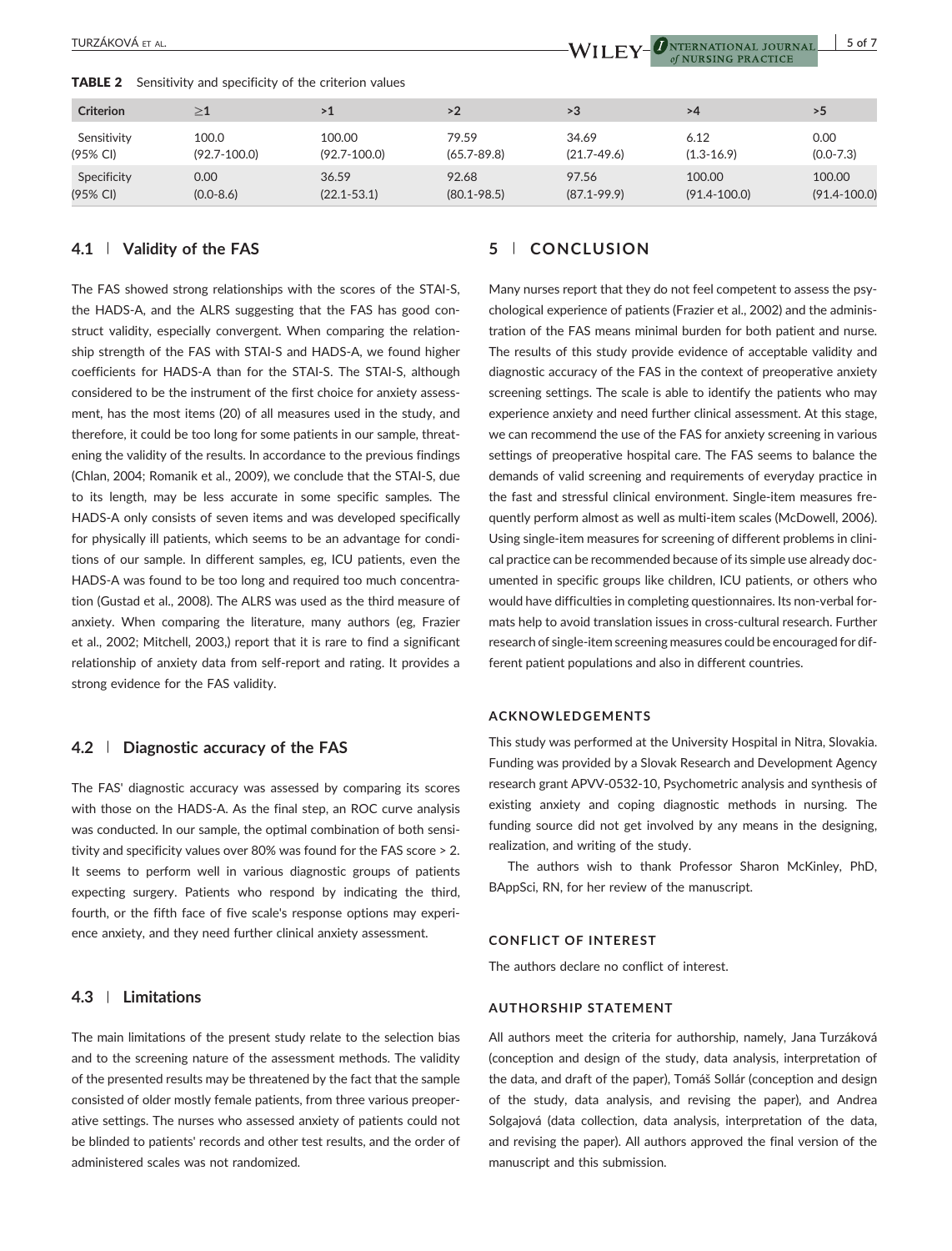## ORCID

Jana Turzáková i <https://orcid.org/0000-0001-8483-8588> Tomáš Sollár <https://orcid.org/0000-0002-8214-896X> Andrea Solgajová i <https://orcid.org/0000-0002-6174-4797>

of NURSING PRACTICE

#### REFERENCES

- Aghaie, B., Rejeh, N., Heravi‐Karimooi, M., Ebadi, A., Moradian, S. T., Vaismoradi, M., & Jasper, M. (2014). Effect of nature‐based sound therapy on agitation and anxiety in coronary artery bypass graft patients during the weaning of mechanical ventilation: A randomized clinical trial. International Journal of Nursing Studies, 51, 526–538. [https://doi.](https://doi.org/10.1016/j.ijnurstu.2013.08.003) [org/10.1016/j.ijnurstu.2013.08.003](https://doi.org/10.1016/j.ijnurstu.2013.08.003)
- Barlow, D. H. (2004). Anxiety and its disorders: The nature and treatment of anxiety and panic (2nd ed.). New York, NY: Guilford Press.
- Bjelland, I., Dahl, A. A., Haug, T. T., & Neckelmann, D. (2002). The validity of the Hospital Anxiety and Depression Scale. An updated literature review. Journal of Psychosomatic Research, 52, 69–77. [https://doi.org/](https://doi.org/10.1016/S0022-3999(01)00296-3) [10.1016/S0022](https://doi.org/10.1016/S0022-3999(01)00296-3)‐3999(01)00296‐3
- Carr, E. C. J., Nicky Thomas, V., & Wilson‐Barnet, J. (2005). Patient experiences of anxiety, depression and acute pain after surgery: A longitudinal perspective. International Journal of Nursing Studies, 42, 521–530.<https://doi.org/10.1016/j.ijnurstu.2004.09.014>
- Caumo, W., Schmidt, A. P., Schneider, C. N., Bergmann, J., Iwamoto, C. W., Adamatti, L. C., … Ferreira, M. B. C. (2001). Risk factors for postoperative anxiety in adults. Anaesthesia, 56, 720–728. [https://doi.org/](https://doi.org/10.1046/j.1365-2044.2001.01842.x) 10.1046/j.1365‐[2044.2001.01842.x](https://doi.org/10.1046/j.1365-2044.2001.01842.x)
- Chlan, L. (2004). Relationship between two anxiety instruments in patients receiving mechanical ventilatory support. Journal of Advanced Nursing, 48, 493–499. [https://doi.org/10.1111/j.1365](https://doi.org/10.1111/j.1365-2648.2004.03231.x)‐2648.2004.03231.x
- Cooke, M., Chaboyer, W., Schluter, P., Foster, M., Harris, D., & Teakle, R. (2010). The effect of music on discomfort experienced by intensive care unit patients during turning: A randomized cross‐over study. International Journal of Nursing Practice, 16, 125–131. [https://doi.org/](https://doi.org/10.1111/j.1440-172X.2010.01819.x) 10.1111/j.1440‐[172X.2010.01819.x](https://doi.org/10.1111/j.1440-172X.2010.01819.x)
- Fehder, W. P. (1999). Alterations in immune response associated with anxiety in surgical patients. CRNA: The Clinical Forum for Nurse Anesthetists, 10, 124–129.
- Frazier, S. K., Moser, D. K., Riegel, B., McKinley, S., Blakely, W., Kim, K. A., & Garvin, B. J. (2002). Critical care nurses' assessment of patients' anxiety: Reliance on physiological and behavioral parameters. American Journal of Critical Care, 11, 57–64. [https://doi.org/10.1016/S0964](https://doi.org/10.1016/S0964-3397(03)00061-2)‐ [3397\(03\)00061](https://doi.org/10.1016/S0964-3397(03)00061-2)‐2
- Gallagher, R., Trotter, R., & Donoghue, J. (2010). Preprocedural concerns and anxiety assessment in patients undergoing coronary angiography and percutaneous coronary interventions. European Journal of Cardiovascular Nursing, 9, 38–44.<https://doi.org/10.1016/j.ejcnurse.2009.09.001>
- Gustad, L. T., Chaboyer, W., & Wallis, M. (2008). ICU patient's transfer anxiety: A prospective cohort study. Australian Critical Care, 21, 181–189. <https://doi.org/10.1016/j.aucc.2008.07.002>
- Junttila, K., Hupli, M., & Salanterä, S. (2010). The use of nursing diagnoses in perioperative documentation. International Journal of Nursing Terminologies and Classifications, 21, 57–68. [https://doi.org/10.1111/](https://doi.org/10.1111/j.1744-618X.2010.01147.x) j.1744‐[618X.2010.01147.x](https://doi.org/10.1111/j.1744-618X.2010.01147.x)
- Kain, Z. N., Sevarino, F., Alexander, G. M., Pincus, S., & Mayes, L. C. (2000). Preoperative anxiety and postoperative pain in women undergoing hysterectomy: A repeated‐measures design. Journal of Psychosomatic Research, 49, 417–422. [https://doi.org/10.1016/](https://doi.org/10.1016/S0022-3999(00)00189-6) S0022‐[3999\(00\)00189](https://doi.org/10.1016/S0022-3999(00)00189-6)‐6
- Kiecolt‐Glaser, J. K., Page, G. G., Marucha, P. T., MacCallum, R. C., & Glaser, R. (1998). Psychological influences on surgical recovery: Perspectives from psychoneuroimmunology. The American Psychologist, 53, 1209–1218. [https://doi.org/10.1037/0003](https://doi.org/10.1037/0003-066X.53.11.1209)‐066X.53.11.1209
- Krohne, H. W., De Bruin, J. T., El‐giamal, M., & Schmukle, S. C. (2000). The assessment of surgery‐related coping: The coping with surgical stress scale (COSS). Psychology & Health, 15, 135–149. [https://doi.org/](https://doi.org/10.1080/08870440008400294) [10.1080/08870440008400294](https://doi.org/10.1080/08870440008400294)
- Maranets, I., & Kain, Z. N. (1999). Preoperative anxiety and intraoperative anesthetic requirements. Anesthesia and Analgesia, 89, 1346–1351. [https://doi.org/10.1213/00000539](https://doi.org/10.1213/00000539-199912000-00003)‐199912000‐00003
- McDowell, I. (2006). Measuring health: A guide to rating scales and questionnaires (3rd ed.). New York, NY: Oxford University Press Inc. [https://doi.](https://doi.org/10.1093/acprof:oso/9780195165678.001.0001) [org/10.1093/acprof:oso/9780195165678.001.0001](https://doi.org/10.1093/acprof:oso/9780195165678.001.0001)
- McKinley, S., Coote, K., & Stein‐Parbury, J. (2003). Development and testing of a Faces Scale for the assessment of anxiety in critically ill patients. Journal of Advanced Nursing, 41, 73–79. [https://doi.org/](https://doi.org/10.1046/j.1365-2648.2003.02508.x) 10.1046/j.1365‐[2648.2003.02508.x](https://doi.org/10.1046/j.1365-2648.2003.02508.x)
- McKinley, S., & Madronio, C. (2008). Validity of the Faces Anxiety Scale for the assessment of state anxiety in intensive care patients not receiving mechanical ventilation. Journal of Psychosomatic Research, 64, 503–507.<https://doi.org/10.1016/j.jpsychores.2008.02.002>
- McKinley, S., Stein‐Parbury, J., Chehelnabi, A., & Lovas, J. (2004). Assessment of anxiety in intensive care patients by using the Faces Anxiety Scale. American Journal of Critical Care, 13, 146–152. [https://doi.org/](https://doi.org/10.1186/1471-2253-14-48) [10.1186/1471](https://doi.org/10.1186/1471-2253-14-48)‐2253‐14‐48
- Mitchell, M. (2003). Patient anxiety and modern elective surgery: A literature review. Journal of Clinical Nursing, 12, 806–815. [https://doi.org/](https://doi.org/10.1046/j.1365-2702.2003.00812.x) 10.1046/j.1365‐[2702.2003.00812.x](https://doi.org/10.1046/j.1365-2702.2003.00812.x)
- Müllner, J., Ruisel, I., & Farkaš, G. (1980). Dotazník na meranie úzkosti a úzkostlivosti. [State and trait anxiety inventory]. Bratislava: Psychodiagnostické a didaktické testy.
- Munafò, M. R., & Stevenson, J. (2001). Anxiety and surgical recovery. Reinterpreting the Literature. Journal of Psychosomatic Research, 51, 589–596. [https://doi.org/10.1016/S0022](https://doi.org/10.1016/S0022-3999(01)00258-6)‐3999(01)00258‐6
- Mykletun, A., Stordal, E., & Dahl, A. A. (2001). Hospital Anxiety and Depression (HAD) scale: factor structure, item analyses and internal consistency in a large population. The British Journal of Psychiatry, 179, 540–544.<https://doi.org/10.1192/bjp.179.6.540>
- Romanik, W., Kański, A., Soluch, P., & Szymańska, O. (2009). Preoperative anxiety assessed by questionnaires and patient declarations. Anestezjologia Intensywna Terapia, 41, 94–99. [https://doi.org/](https://doi.org/10.1177/0194599811399556) [10.1177/0194599811399556](https://doi.org/10.1177/0194599811399556)
- Saadatmand, V., Rejeh, N., Heravi‐Karimooi, M., Tadrisi, S. D., Zayeri, F., Vaismoradi, M., & Jasper, M. (2013). Effect of nature‐based sounds' intervention on agitation, anxiety, and stress in patients under mechanical ventilator support: A randomized controlled trial. International Journal of Nursing Studies, 50, 895–904. [https://doi.org/10.1016/j.](https://doi.org/10.1016/j.ijnurstu.2012.11.018) [ijnurstu.2012.11.018](https://doi.org/10.1016/j.ijnurstu.2012.11.018)
- Sollár, T., Turzáková, J., Romanová, M., & Sollárová, E. (2014). Overovanie rôznych aspektov validity škály Úroveň úzkosti‐12 [Verifying various aspects of the Anxiety Level‐12 Rating Scale validity]. In Psychologica 42: Conference proceedings (pp. 507–511). Bratislava: Psychoprof.
- Spielberger, C. D., Gorsuch, R. L., Lushene, R., Vagg, P. R., & Jacobs, G. A. (1983). Manual for the State‐Trait Anxiety Inventory. Palo Alto, CA: Consulting Psychologists Press.
- Turzáková, J., Sollár, T., Solgajová, A., & Vörösová, G. (2014). Zhoda posúdenia prejavov úzkosti na škále Úroveň úzkosti‐12 [Agreement in anxiety indicators assessment by using the Anxiety Level‐12 Rating Scale]. In Psychologica 42: Conference proceedings (pp. 573–579). Bratislava: Psychoprof.